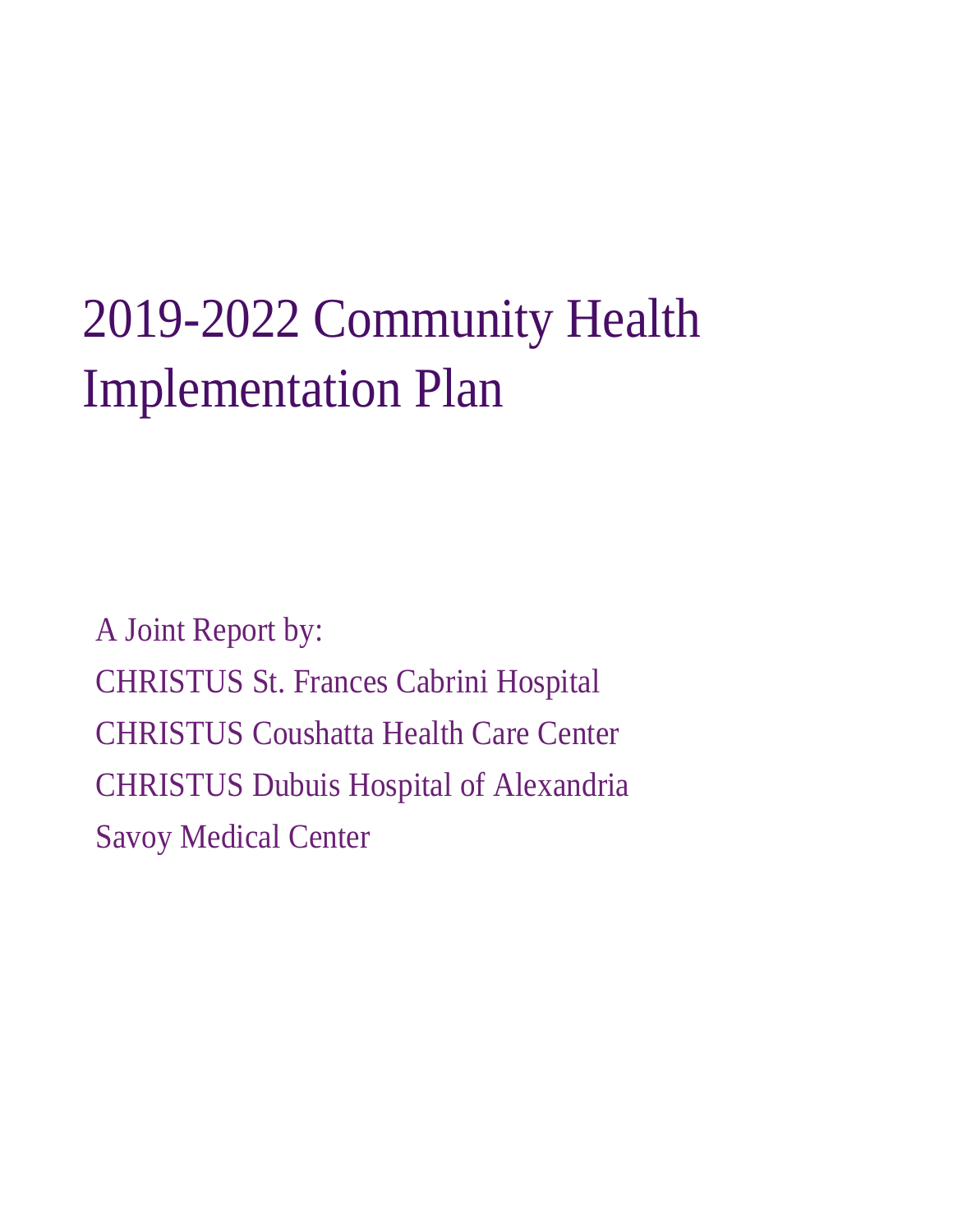#### Contents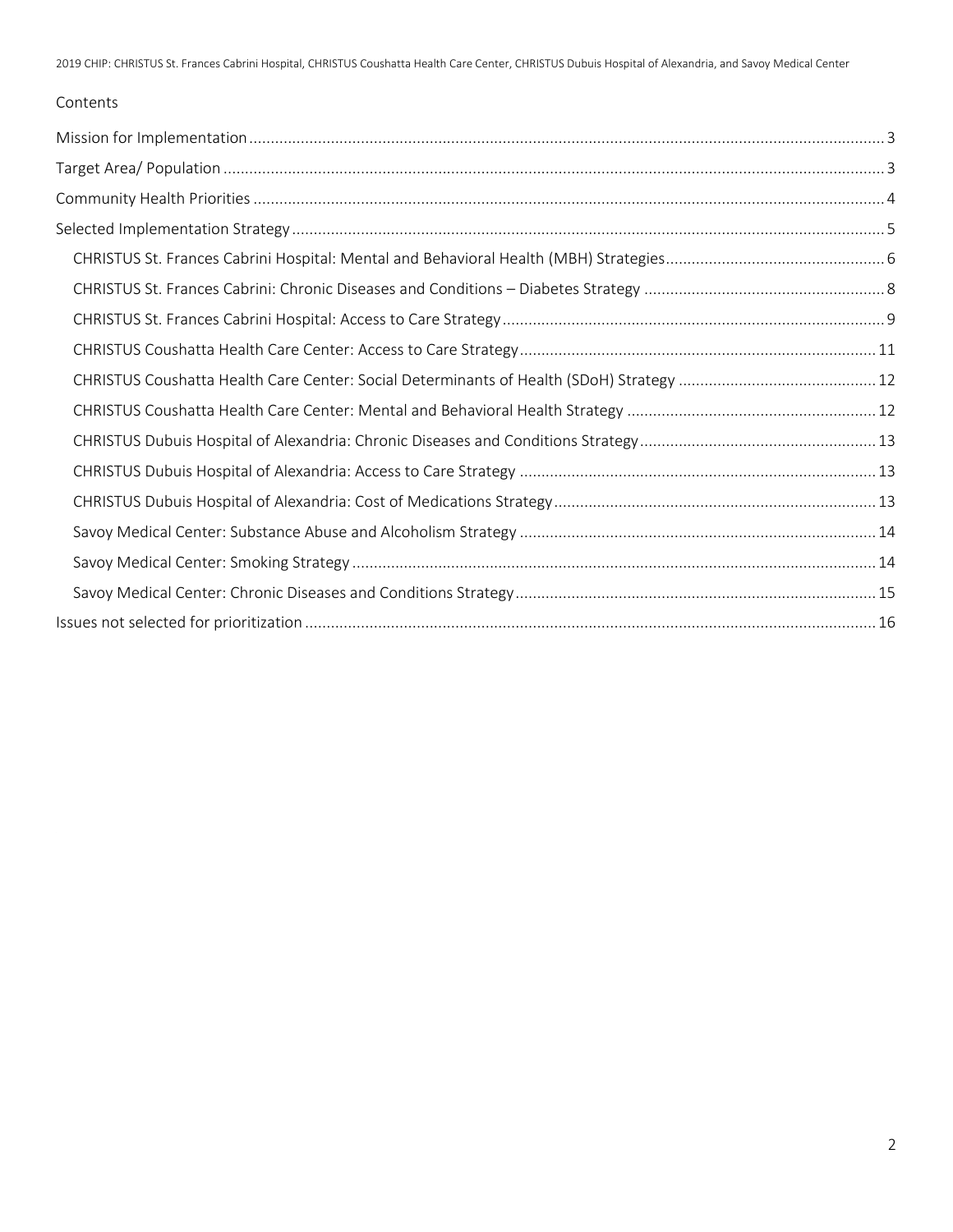## Mission for Implementation

CHRISTUS St. Frances Cabrini Hospital, CHRISTUS Coushatta Health Care Center, and CHRISTUS Dubuis Hospital of Alexandria, along with Savoy Medical Center, a local governmental, non-profit hospital that is managed by CHRISTUS St. Frances Cabrini Health System, serve patients across Central Louisiana. Founded on the mission "to extend the healing ministry of Jesus Christ," CHRISTUS Health's vision is to be a leader, a partner, and an advocate in creating innovative health and wellness solutions that improve the lives of individuals and communities so that all may experience God's healing presence and love.

As part of their mission and to meet [federal IRS 990H requirements,](https://www.irs.gov/forms-pubs/about-schedule-h-form-990) CHRISTUS Hospitals in Central Louisiana and Savoy Medical Center contracted with the Louisiana Public Health Institute (LPHI) to conduct and document the community health needs assessment (CHNA) and community health implementation plan (CHIP) reports, which is required every three years.<sup>1</sup> LPHI worked with CHRISTUS Hospitals across Central Louisiana and Savoy Medical Center using a mixed methods approach to conduct the CHNA approved by the board in April 2019 (see separate document). Data for this eight-parish footprint was compiled including indicators for demographics, socioeconomic factors, access to care, health outcomes, and other health factors, along with information gathered from persons who represent broad interests of the community served by the hospital facilities. Through an iterative process, three priorities were chosen for each facility requiring a targeted response with community partners, which is detailed in this implementation plan. IRS regulations define the implementation strategy as "a written plan that, with respect to each significant health need identified through the CHNA, either: (1) describes how the hospital facility plans to meet the health need, or (2) identifies the health need as one the hospital facility does not intend to address and explains why the hospital facility does not intend to address the health need."<sup>2</sup>

This report is the companion piece to the 2019 Community Health Needs Assessment and serves as the 2019 Community Health Implementation Plan. The CHIP builds upon the CHNA findings by detailing how CHRISTUS St. Frances Cabrini Hospital, CHRISTUS Coushatta Health Care Center, CHRISTUS Dubuis Hospital of Alexandria, and Savoy Medical Center intend to engage partner organizations and other local resources to respond to the priority health needs identified. This report identifies a clear set of strategies, actions, and anticipated outcomes.<sup>3</sup>

## Target Area/ Population

 $\overline{\phantom{a}}$ 

The geographic region of focus remains reflective of that described in the CHNA. CHRISTUS St. Frances Cabrini Hospital, CHRISTUS Coushatta Health Care Center, CHRISTUS Dubuis Hospital of Alexandria, and Savoy Medical Center primarily serve patients across Central Louisiana including Allen, Avoyelles, Bienville, Evangeline, Grant, Rapides, Red River, and Vernon Parishes. Although CHRISTUS Coushatta is located further northwest, it is licensed under CHRISTUS St. Frances Cabrini Health System incorporating it into the central Louisiana service area. This eight-parish region will be referred to as Central Louisiana, CLA, or the Region throughout the report.

 $1$  All statements and opinions herein were expressed by key informants and focus group participants and do not necessarily represent the viewpoints and opinions of LPHI or its contractors.

<sup>2</sup> [https://lphi.sharepoint.com/Shared%20Services/s/e/CHRISTUS%20CHNA%20%20CHIP/2015cha\\_assesmentguide\\_edition2.pdf](https://lphi.sharepoint.com/Shared%20Services/s/e/CHRISTUS%20CHNA%20%20CHIP/2015cha_assesmentguide_edition2.pdf%20?CT=1563221225245&OR=ItemsView)  [?CT=1563221225245&OR=ItemsView](https://lphi.sharepoint.com/Shared%20Services/s/e/CHRISTUS%20CHNA%20%20CHIP/2015cha_assesmentguide_edition2.pdf%20?CT=1563221225245&OR=ItemsView)

<sup>&</sup>lt;sup>3</sup> Hospital organizations use Form 990, Schedule H, Hospitals, to provide information on the activities and community benefit provided by its hospital facilities and other non-hospital health care facilities, which is separate from this report.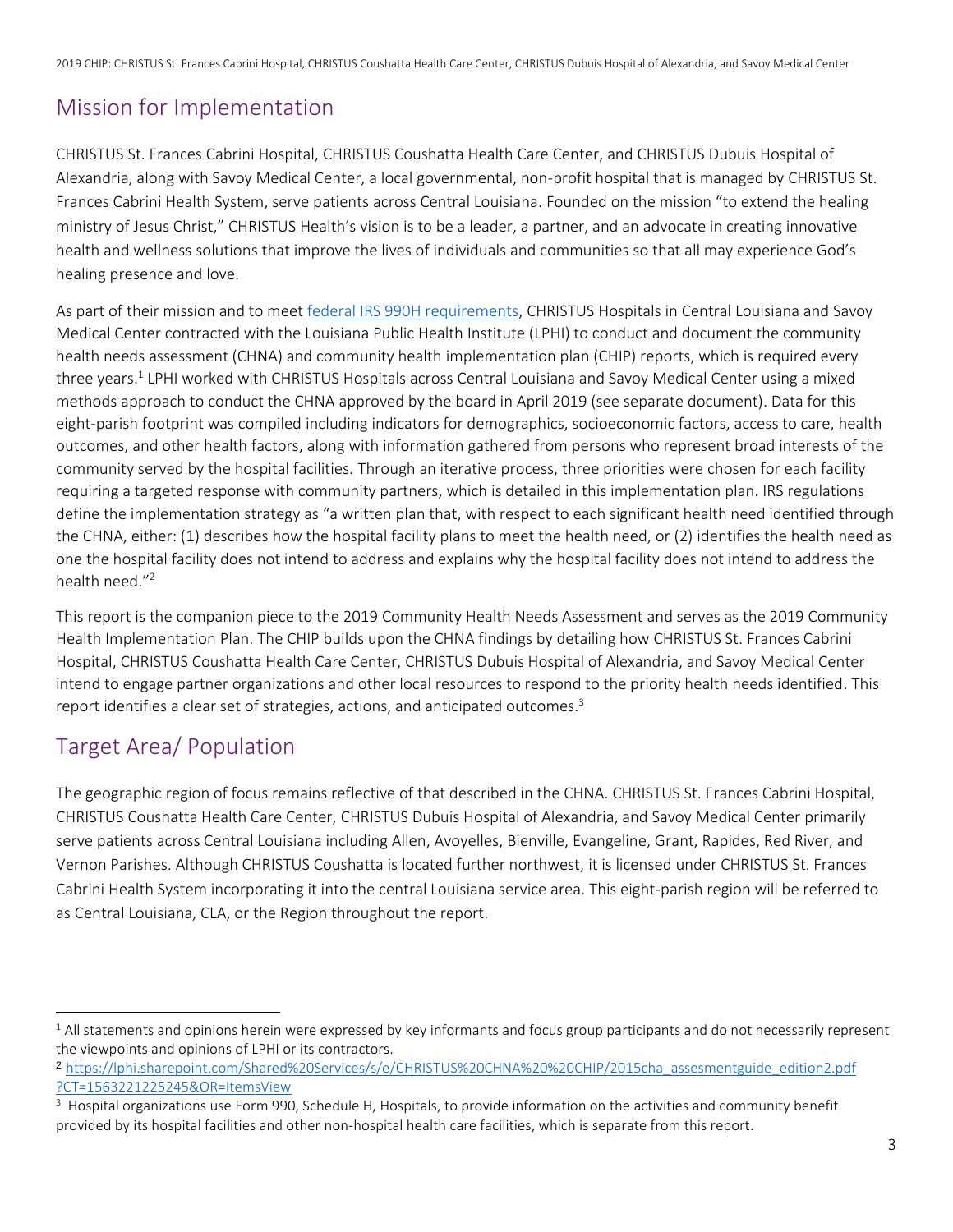2019 CHIP: CHRISTUS St. Frances Cabrini Hospital, CHRISTUS Coushatta Health Care Center, CHRISTUS Dubuis Hospital of Alexandria, and Savoy Medical Center

| <b>Central Louisiana Parishes</b> |            |
|-----------------------------------|------------|
| Allen                             | Avoyelles  |
| Bienville                         | Evangeline |
| Grant                             | Rapides    |
| Red River                         | Vernon     |



## Community Health Priorities

A validation meeting facilitated by LPHI in January 2019, provided over 60 facility staff and community partners an overview of the community's major concerns from the quantitative and qualitative findings described in the 2019 CHNA (see separate document). Major concerns included those that were (1) substantiated through the quantitative analysis and/or (2) brought up at least three times during interviews and focus group. These major concerns fell into eight priority areas. Participants then validated and ranked these health priorities in the region using polling software at the validation meeting. The ranking results are listed below:

- 1. Mental and behavioral health
- 2. Chronic disease and conditions
- 3. Access to care
- 4. Social determinants of health
- 5. Cancer
- 6. Sexual Health
- 7. Infant mortality
- 8. Quality of water (rural areas)

CHRISTUS Health St. Frances Cabrini Health System Vice President, Mission Integration, and the CHNA Advisory Committee used the information presented at the validation meeting, along with the ranking conducted by participants, to help determine the focal priorities the ministry will address over the next three years through the 2019-2022 Community Health Implementation Plan (CHIP). In addition, during the next three years, community benefit initiatives may be added as health-related issues arise that are identified community needs. To maximize and leverage resources, community benefit efforts in Central Louisiana will address the following priorities:

- Mental and Behavioral Health
- Chronic diseases and conditions
- Access to care
- Social determinants of health
- Cost of medications
- Substance abuse, alcoholism, and smoking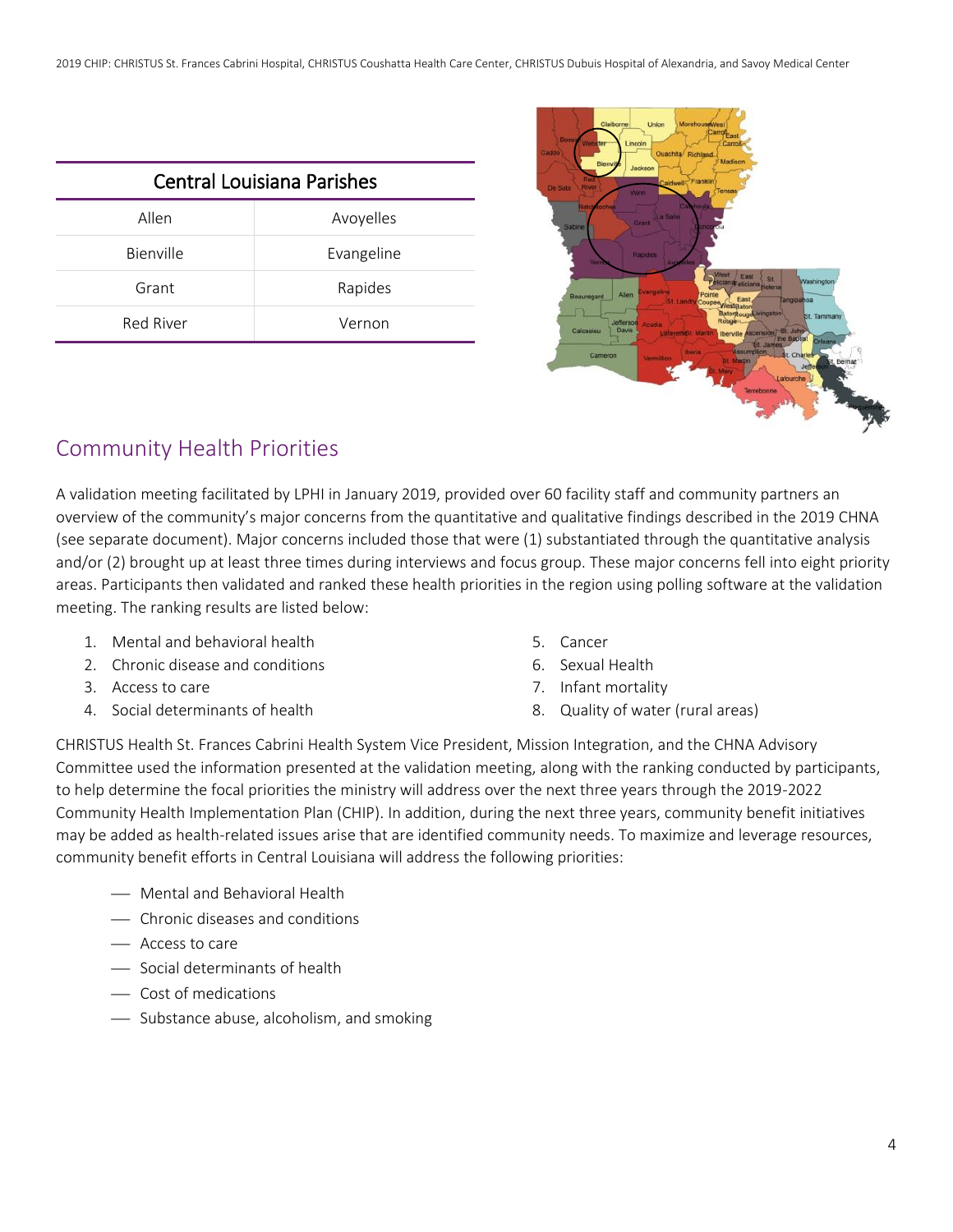## Selected Implementation Strategy

Presented in this section is a summary of the implementation strategies and actions CHRISTUS St. Frances Cabrini Hospital, CHRISTUS Coushatta Health Care Center, CHRISTUS Dubuis Hospital of Alexandria, and Savoy Medical Center will each undertake in the upcoming three-year period to respond to the priority health issues:

| <b>CHRISTUS St. Frances</b><br>Cabrini Hospital  | • Mental and Behavioral Health<br>• Chronic Diseases and Conditions (emphasis on diabetes)<br>• Access to Care                                           |
|--------------------------------------------------|----------------------------------------------------------------------------------------------------------------------------------------------------------|
| <b>CHRISTUS Coushatta</b><br>Health Care Center  | • Mental and Behavioral Health<br>• Access to Care<br>• Social Determinants of Health (emphasis on transportation<br>& knowledge of community resources) |
| <b>CHRISTUS Dubuis Hospital</b><br>of Alexandria | • Chronic Diseases and Conditions<br>• Access to Care<br>• Cost of Medications                                                                           |
| Savoy Medical Center                             | • Substance Abuse and Alcoholism<br>• Smoking<br>• Chronic Diseases and Conditions (emphasis on<br>cardiovascular disease and diabetes)                  |

Below are the details of the implementation plan addressing each of these health needs. A priority strategy statement describes each objective and introduces major actions that will be pursued to deliver improvements. Major actions are presented with sub-actions identifying specific partners and resources to be engaged in the implementation effort. Actions and sub-actions are linked with anticipated outcomes, which present a vision of how the status of each health need will change when the actions are completed.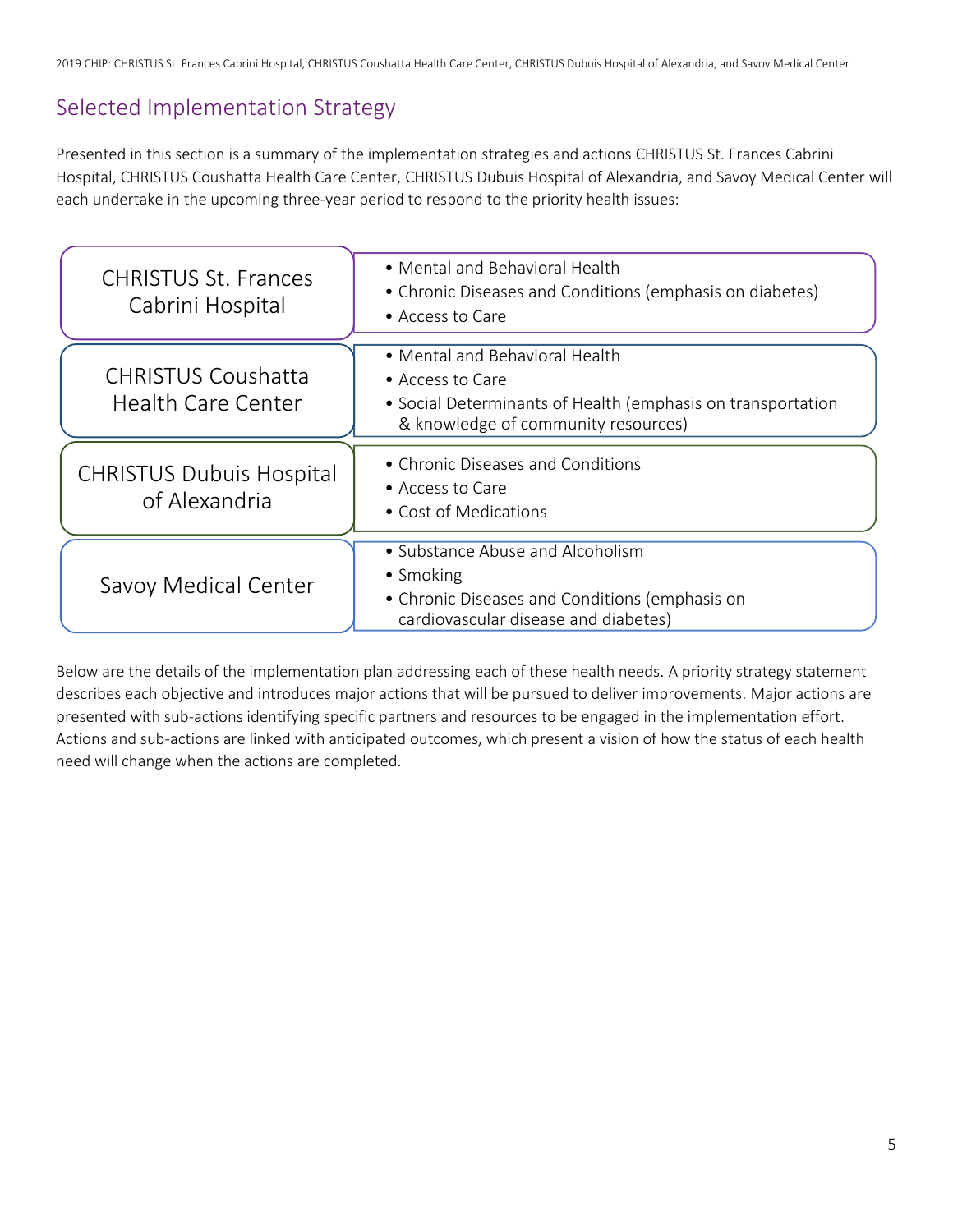#### CHRISTUS St. Frances Cabrini Hospital: Mental and Behavioral Health (MBH) Strategies

*Mental health strategy:* CHRISTUS St. Frances Cabrini Hospital will provide early identification, treatment at the least restrictive level of care possible, and supportive follow-up care for community individuals who suffer from anxiety, depression, Post Traumatic Stress Disorder (PTSD), and suicidal thoughts.

| <b>Major Actions</b>                                                                                                                              | Sub-actions                                                                                                                                                                                                                                                                                                                                                                                                                                                                                                                                                                                                                                                                                                                                                                                                                                             |
|---------------------------------------------------------------------------------------------------------------------------------------------------|---------------------------------------------------------------------------------------------------------------------------------------------------------------------------------------------------------------------------------------------------------------------------------------------------------------------------------------------------------------------------------------------------------------------------------------------------------------------------------------------------------------------------------------------------------------------------------------------------------------------------------------------------------------------------------------------------------------------------------------------------------------------------------------------------------------------------------------------------------|
| Provide interdisciplinary care<br>led by a Board-certified<br>psychiatrist for community<br>members regardless of ability<br>to pay for services. | Community members who present MBH symptoms to the CHRISTUS St. Frances<br>1.<br>Cabrini Emergency Department will be assessed by an RN from the Behavioral<br>Health Unit (BHU).<br>2. Those individuals who require inpatient treatment will be referred for the<br>appropriate level of care.<br>Following treatment, the multi-disciplinary team works with patient to find the<br>3.<br>most appropriate, convenient and affordable continuing care.<br>Continuing Care plans are arranged for the patient with the first appointment<br>4.<br>within one week of discharge.<br>Cabrini Medical Staff educate Primary Care Physicians on integrated care for those<br>5.<br>patients who may have a Mental illness.<br><b>Anticipated outcome:</b> Improved mental health outcomes for high risk populations and<br>fewer re-admissions to the BHU. |

*Substance abuse strategy:* CHRISTUS St. Frances Cabrini Hospital will increase access to services for Substance Use Disorders (SUD), including Alcohol, Opioids, Cocaine, Methamphetamine and other street and prescription substances.

| <b>Major Actions</b>                                                                                          | Sub-actions                                                                                                                                                                                                                                                                                                                                                                                                                                                                                                                                                                                                                                                                                                                                                                                                                                                                                                                                                |
|---------------------------------------------------------------------------------------------------------------|------------------------------------------------------------------------------------------------------------------------------------------------------------------------------------------------------------------------------------------------------------------------------------------------------------------------------------------------------------------------------------------------------------------------------------------------------------------------------------------------------------------------------------------------------------------------------------------------------------------------------------------------------------------------------------------------------------------------------------------------------------------------------------------------------------------------------------------------------------------------------------------------------------------------------------------------------------|
| Provide early identification<br>and appropriate care for<br>individuals who have a<br>Substance Use Disorder. | The BHU Intake RN, in cooperation with the Cabrini ER staff, will identify those<br>1.<br>individuals who exhibit signs and symptoms of a Substance Use Disorder.<br>Provide appropriate treatment recommendations to those individuals who may<br>2.<br>have a SUD and recommendations for their family members.<br>Through the Cabrini Medical Staff educate, Primary Care Physicians on early<br>3.<br>identification of SUDs for their patients in the community. They may employ tools<br>such as TAP-1 and TAPS-2.<br>Patients admitted to the BHU will be detoxed, when needed, receive basic<br>4.<br>education on SUD, and be referred for appropriate follow-up care such as<br>inpatient SUD treatment, SA-IOP, or community programs such as AA/NA.<br>Anticipated Outcomes: Earlier detection and treatment for community members<br>suffering with a Substance Use Disorder. Fewer uses of tertiary agents such as NARCAN<br>being required. |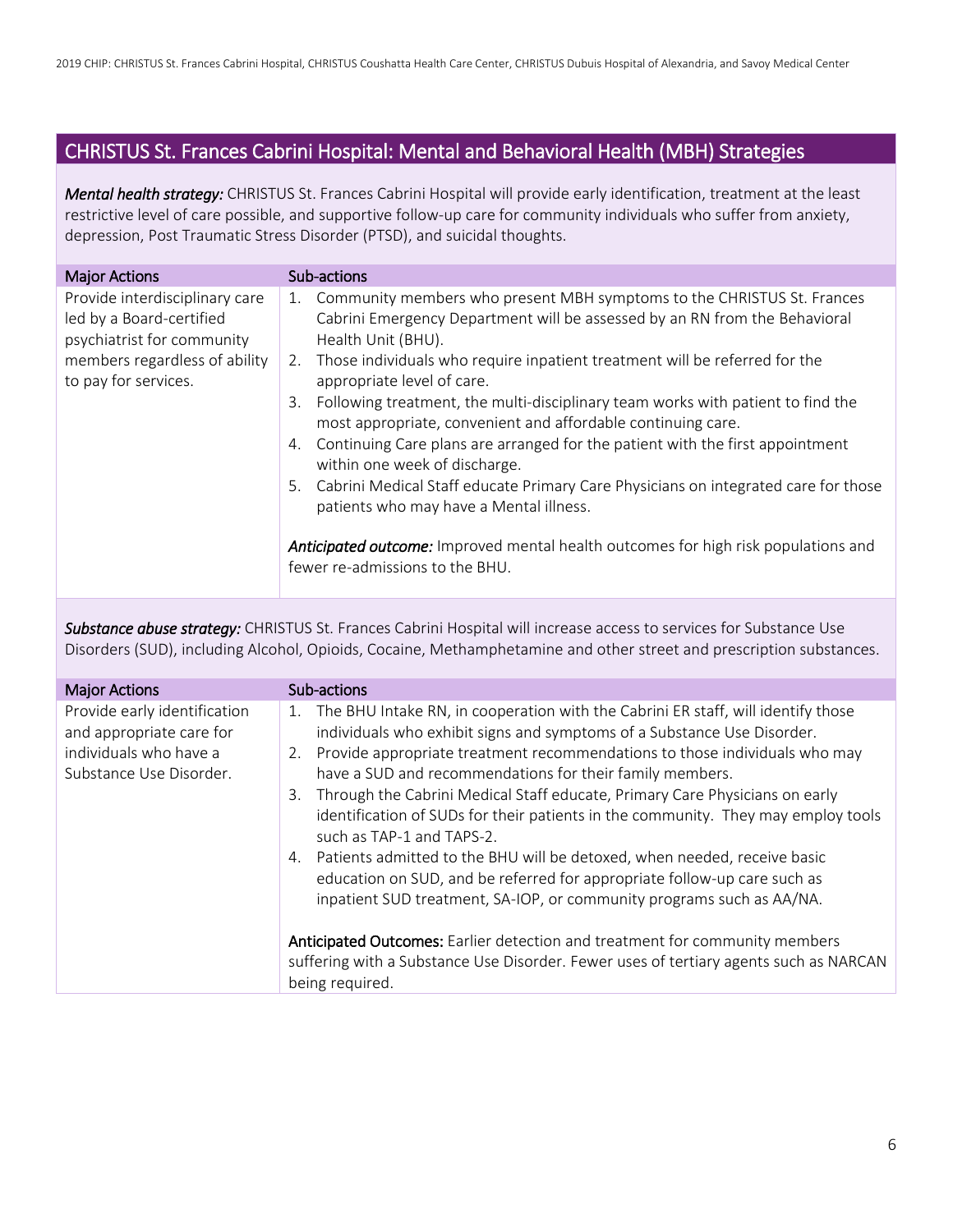*Smoking cessation strategy:* CHRISTUS St. Frances Cabrini Hospital will make smoking cessation resources accessible to all community members who encounter CHRISTUS St. Frances Cabrini services.

| <b>Major Actions</b>                                                                                                                                         | Sub-actions                                                                                                                                                                                                                                                                                                                                                                                                                                                                     |
|--------------------------------------------------------------------------------------------------------------------------------------------------------------|---------------------------------------------------------------------------------------------------------------------------------------------------------------------------------------------------------------------------------------------------------------------------------------------------------------------------------------------------------------------------------------------------------------------------------------------------------------------------------|
| Identify and offer smoking<br>cessation support to all<br>patients seen in CHRISTUS<br>St. Frances Cabrini clinics as<br>well as the Emergency<br>Department | Identify those who are seen by the Emergency Department and all Cabrini clinics who<br>1.<br>use Nicotine products regularly.<br>Refer patients to affordable or zero cost treatment services to those individuals who<br>2.<br>express an interest.<br>Offer prescriptions for smoking cessation medication, wherever possible.<br>3.<br>Anticipated Outcomes: Improved overall health for community members. Fewer<br>Emergency Department visits for respiratory infections. |
| Identify and provide resources $ 1.1\rangle$<br>to help BHU patients stop<br>smoking and/or using nicotine<br>products.                                      | The BHU will screen patients admitted who use Nicotine on a regular basis.<br>2. Referral to affordable or zero cost treatment services will be provided at the time of<br>discharge.<br>Prescription for smoking cessation medications will be offered/provided at the time<br>3.<br>of discharge.<br>Anticipated Outcomes: Improved overall health patients discharged from BHU.                                                                                              |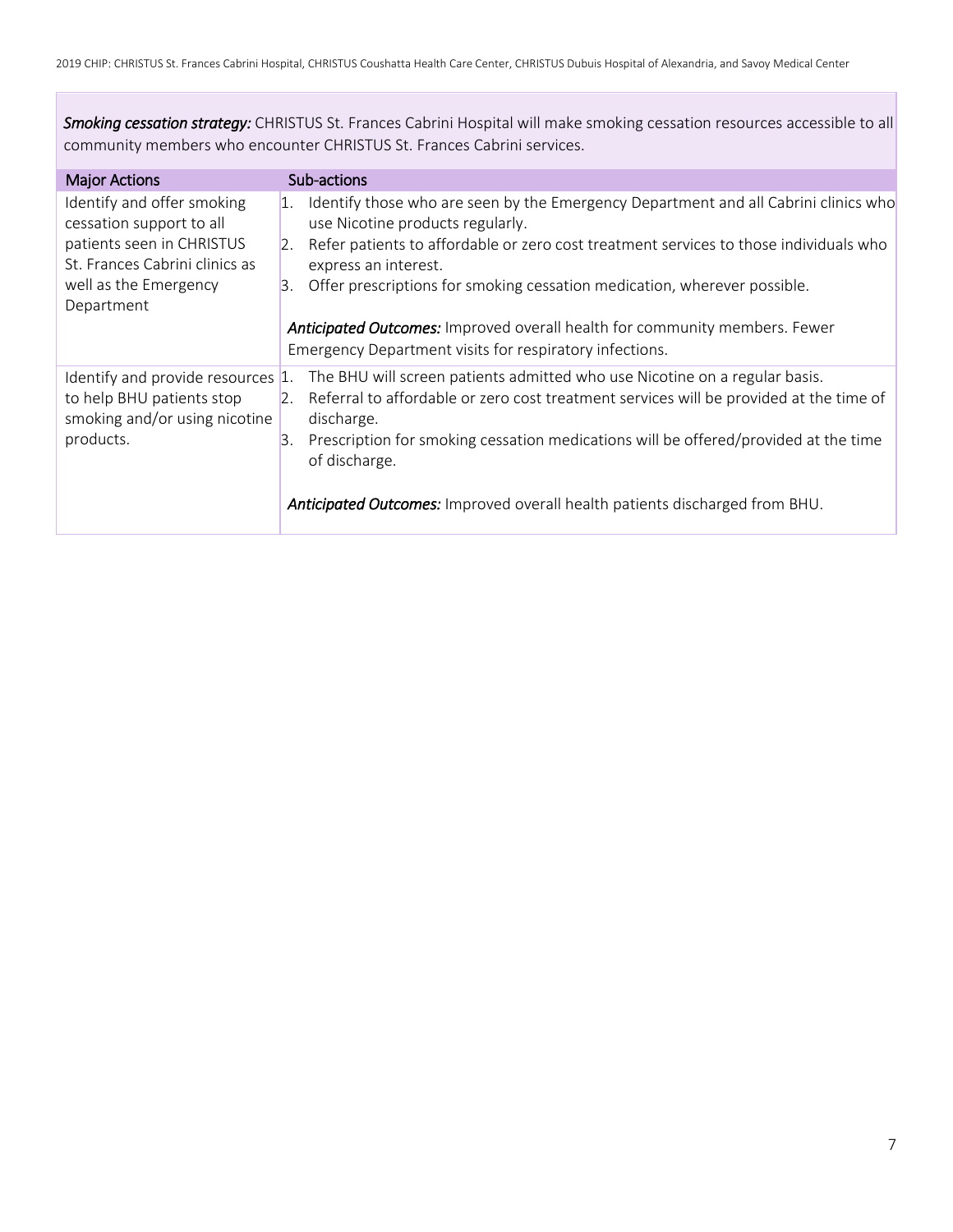## CHRISTUS St. Frances Cabrini: Chronic Diseases and Conditions – Diabetes Strategy

CHRISTUS St. Frances Cabrini Hospital will collaborate with local faith communities, food organizations, community health providers, educational/academic entities, and civic clubs/organizations to promote diabetes awareness, increase access to diabetes/ diabetes complications screenings, Diabetes Self-Management Education/Support and healthylifestyle education and resources.

| <b>Major Actions</b>                                 | Sub-actions                                                                                                                                                                                                             |
|------------------------------------------------------|-------------------------------------------------------------------------------------------------------------------------------------------------------------------------------------------------------------------------|
| Increase the number and<br>availability of Diabetes  | Purchase more Hemoglobin A1c test machines to be available to school-based<br>1.<br>health clinics, the Healthy Learning Center, and health fairs.                                                                      |
| Screenings                                           | Provide Hemoglobin A1c screenings and monitoring at the CHRISTUS School Based<br>2.<br>Health Centers.                                                                                                                  |
|                                                      | Participate in church/community-lead health fairs and in-house to provide blood<br>3.<br>glucose, cholesterol, hemoglobin A1c, and blood pressure testing on a routine<br>basis (at least biannually if not quarterly). |
|                                                      | <b>Anticipated outcomes:</b> By increasing the number and availability of Diabetes Screenings<br>and monitoring, we hope to raise awareness of the growing epidemic of diabetes and<br>promote diabetes self-management |
| Increase number and<br>availability of Diabetes      | Collaborate with Louisiana Eye and Laser to provide complimentary eye/retina<br>1.<br>screening                                                                                                                         |
| <b>Complications Screenings</b>                      | Provide foot screening as part of individual DSME/S sessions.<br>2.                                                                                                                                                     |
|                                                      | Collaborate with Dr. Jones to provide Autonomic Nervous System (ANS)<br>3.<br>complication screening                                                                                                                    |
|                                                      | <b>Anticipated outcomes:</b> Those who are living with diabetes will have the opportunity to<br>receive screening for the most common complications associated with diabetes in                                         |
|                                                      | order to identify existing complications as well as raise awareness and increase<br>education on how to prevent diabetes complications.                                                                                 |
| Raise awareness of and                               | Provide DSMES and Medical Nutrition Therapy outpatient<br>1.                                                                                                                                                            |
| Increase availability of Diabetes<br>Self-Management | Provide Healthy Cooking/Diabetes Education segment on local news station<br>2.<br>Provide Healthy Eating Active Living class for weight-loss and healthy diet while<br>3.                                               |
| Education/Support (DSMES)                            | promoting other area resources that offer healthy lifestyle classes                                                                                                                                                     |
| and Healthy Lifestyle Education                      | Partner with local entities and provide diabetes/ nutrition talks as opportunities<br>4.<br>arise                                                                                                                       |
|                                                      | Anticipated outcomes: The community will have access and multiple opportunities to<br>learn how to prevent and/or manage diabetes and gain support in their efforts for<br>living a healthy lifestyle.                  |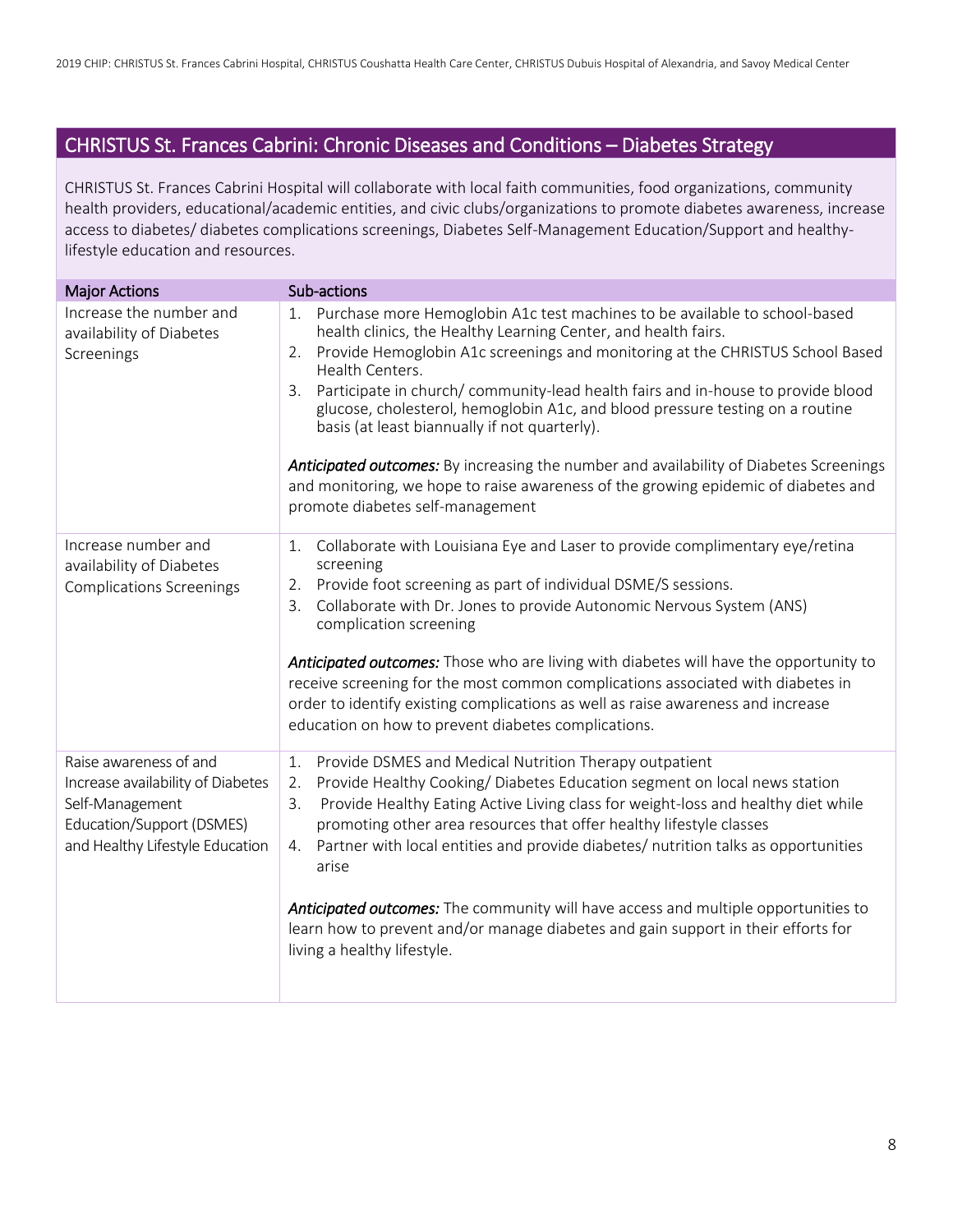2019 CHIP: CHRISTUS St. Frances Cabrini Hospital, CHRISTUS Coushatta Health Care Center, CHRISTUS Dubuis Hospital of Alexandria, and Savoy Medical Center

#### CHRISTUS St. Frances Cabrini Hospital: Access to Care Strategy

CHRISTUS St. Frances Cabrini Hospital will ensure patients have access to appropriate care by collaborating with local providers, clinics, community resources, and school-based health centers.

| <b>Major Actions</b>                                                                        | Sub-actions                                                                                                                                                                                                                                                                                                                                                                                                                                                                                                      |
|---------------------------------------------------------------------------------------------|------------------------------------------------------------------------------------------------------------------------------------------------------------------------------------------------------------------------------------------------------------------------------------------------------------------------------------------------------------------------------------------------------------------------------------------------------------------------------------------------------------------|
| Ensure patients have access<br>to the appropriate medicines<br>to meet their medical needs. | Advertise the discount pharmacy at CHRISTUS Community Clinic.<br>1.<br>2. Work out a process so patients discharged from Cabrini can have their meds<br>filled at our 340B pharmacy.<br>3. Get Pineville listed as a 340B pharmacy site.<br>Anticipated outcome: Patients who cannot afford their medicines will have access<br>to affordable medications.                                                                                                                                                       |
| Increase Health Literacy<br>through partnerships and<br>education                           | Visit churches to educate the community about different services offered.<br>1.<br>Place bulletin boards around the hospital and clinics with Health Literacy<br>2.<br>information.<br>Addition of Case manager/ Social worker to the clinics who does 1:1 Education<br>3.<br>with our patients.<br>4. Work with School Based Health Center to educate students and parents.<br>Anticipated outcomes: Patients in the region will become more educated about<br>general health and what resources are available. |
| Expand specialty care to the<br>Medicaid and uninsured<br>Population                        | Hire a new Case Manager to help with referrals<br>1.<br>Provide GYN care on Saturdays for patients who cannot attend appointment<br>2.<br>during the week<br>3. Add another Neurology and Cardiology clinic.<br>Hospital recruiting specialist.<br>4.<br>Anticipated outcomes: Expanded specialized care provided for Medicaid and<br>uninsured patients.                                                                                                                                                        |
| Address the Cost of Care for<br>patients in our area.                                       | Increase the charity care threshold to 300% of the poverty level.<br>1.<br>Hire a Medicaid person at the clinics that helps facilitate the signup for new<br>2.<br>members.<br>Allow patients who have insurance to use our charity as secondary to cover<br>3.<br>copays and deductibles.<br>Anticipated outcomes: More patients will be able to afford the care they need.                                                                                                                                     |
| Address transportation needs<br>for patients.                                               | Work with city to add bus stop at CHRISTUS Community Clinic Alexandria<br>1.<br>Add a primary care person in Pineville for patients who live on that side of the<br>2.<br>river.<br>Anticipated outcomes: Increased transportation options for patients will decrease no-<br>show rates and increase access to care.                                                                                                                                                                                             |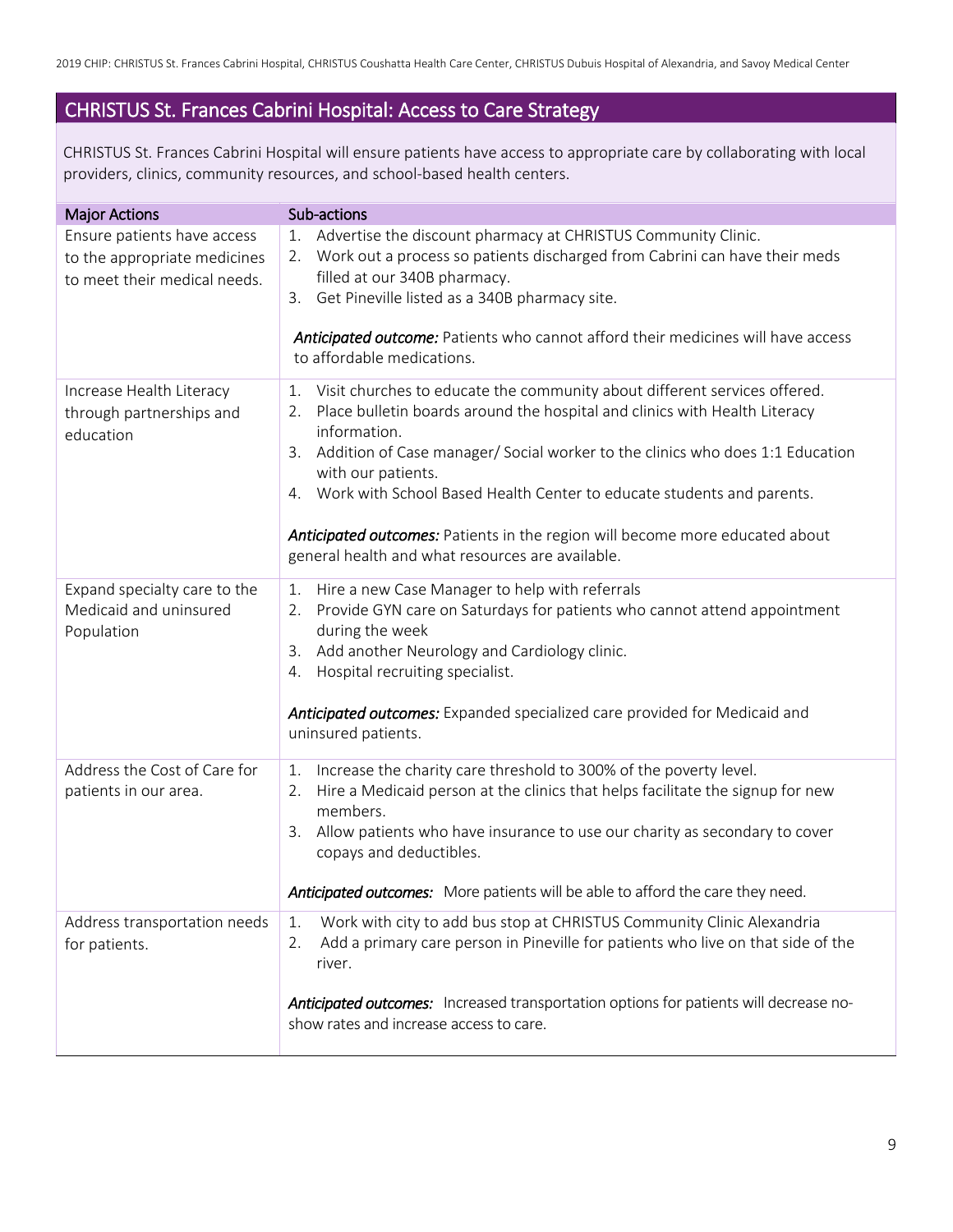| Increase coordination of care<br>between multiple providers | 1. New Case Manager at clinics to help coordinate care for our patients.<br>2. Work with Dr. Holcombe to schedule quarterly meeting between clinics<br>providing care to the uninsured and Medicaid patients.<br>3. Meet with Health unit once a month to monitor and address the STD epidemic<br>in Central LA.<br>Anticipated outcomes: Increased coordination of care between providers and clinics. |
|-------------------------------------------------------------|---------------------------------------------------------------------------------------------------------------------------------------------------------------------------------------------------------------------------------------------------------------------------------------------------------------------------------------------------------------------------------------------------------|
| Coordination of Care<br>between the ER and Primary<br>Care  | 1. New system where the ER staff can fax referrals straight to an RN at the clinic<br>to facilitate faster scheduling of appointments.<br>2. Hire an ER navigator to help coordinate care.<br><b>Anticipated outcomes:</b> Less patients will need to use the ER for Primary Care.                                                                                                                      |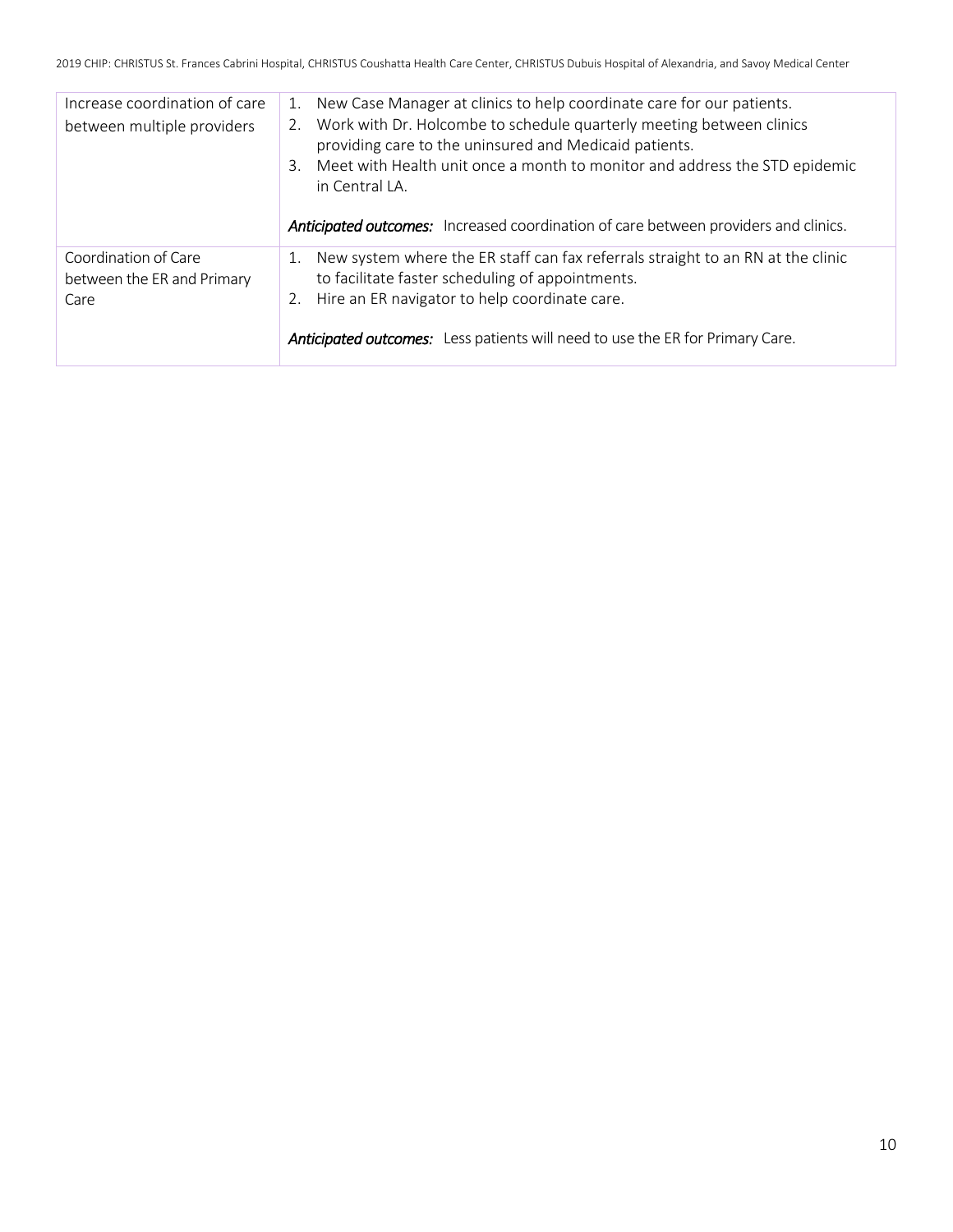#### CHRISTUS Coushatta Health Care Center: Access to Care Strategy

CHRISTUS Coushatta Health Care Center will increase access to health and preventative care services by targeting outpatient specialty services not currently offered in the local ministry service area.

| <b>Major Actions</b>                                                                | Sub-actions                                                                                                                                                                                                                                                                                                                                                                                                                        |
|-------------------------------------------------------------------------------------|------------------------------------------------------------------------------------------------------------------------------------------------------------------------------------------------------------------------------------------------------------------------------------------------------------------------------------------------------------------------------------------------------------------------------------|
| Establish chemotherapy<br>outpatient IV infusion<br>center at CHRISTUS              | Identify local patients in need of chemo treatment who currently travel over<br>1.<br>35 miles one way to receive chemo multiple times per week.                                                                                                                                                                                                                                                                                   |
| Coushatta.                                                                          | Anticipated outcome: Local cancer patients will have increased and easier access to<br>chemo treatment.                                                                                                                                                                                                                                                                                                                            |
| <b>ENT</b> services                                                                 | Looking to recruit an ENT provider for our area.<br>1.                                                                                                                                                                                                                                                                                                                                                                             |
|                                                                                     | Anticipated outcome: Increased access to ENT services in our service area.                                                                                                                                                                                                                                                                                                                                                         |
| Transportation                                                                      | Explore possibilities of transporting patients to and from appointments.<br>1.<br>Seek sponsorship for transportation services<br>2.                                                                                                                                                                                                                                                                                               |
|                                                                                     | Anticipated outcome: Transportation provides increased access to patient care and<br>decreases no show rates, which will improve overall health outcomes.                                                                                                                                                                                                                                                                          |
| 340B Pharmacy contract -<br>Boyce                                                   | Expand 340b discounts on prescriptions for eligible patients.<br>1.                                                                                                                                                                                                                                                                                                                                                                |
|                                                                                     | Anticipated outcome: Increased access to underserved population for prescription drugs.                                                                                                                                                                                                                                                                                                                                            |
| School-based telemedicine<br>program and School-based<br><b>Health Centers</b>      | Explore partnership with Red River Parish School board to establish telehealth<br>1.<br>services for students & faculty.                                                                                                                                                                                                                                                                                                           |
|                                                                                     | Provide quality primary care and prevention services (e.g. wellness visits,<br>2.<br>immunizations/vaccinations, etc.) to youth through School-based Health<br>Centers.                                                                                                                                                                                                                                                            |
|                                                                                     | Anticipated Outcome: Parents of children in participating schools will have the ease of<br>knowing healthcare will be provided to their children during school hours, eliminating<br>loss of labor hours for the parents. This, in turn, increases the likelihood of children<br>being examined and treated appropriately.                                                                                                         |
| <b>Enhance existing Diabetes</b><br>Education Program to expand<br>reach and impact | Partner with MLK Community Health Center to provide Diabetes education in our<br>1.<br>service area.                                                                                                                                                                                                                                                                                                                               |
|                                                                                     | Anticipated Outcome: Improved diabetes prevention and management by enhancing<br>certain elements of the Diabetes Education Program and providing it in a variety of<br>settings to expand group of participants beyond hospitalized patients. SBHCs will address<br>the needs of the pediatric population. The program will enable positive lifestyle changes<br>for those living with or at risk of complications from diabetes. |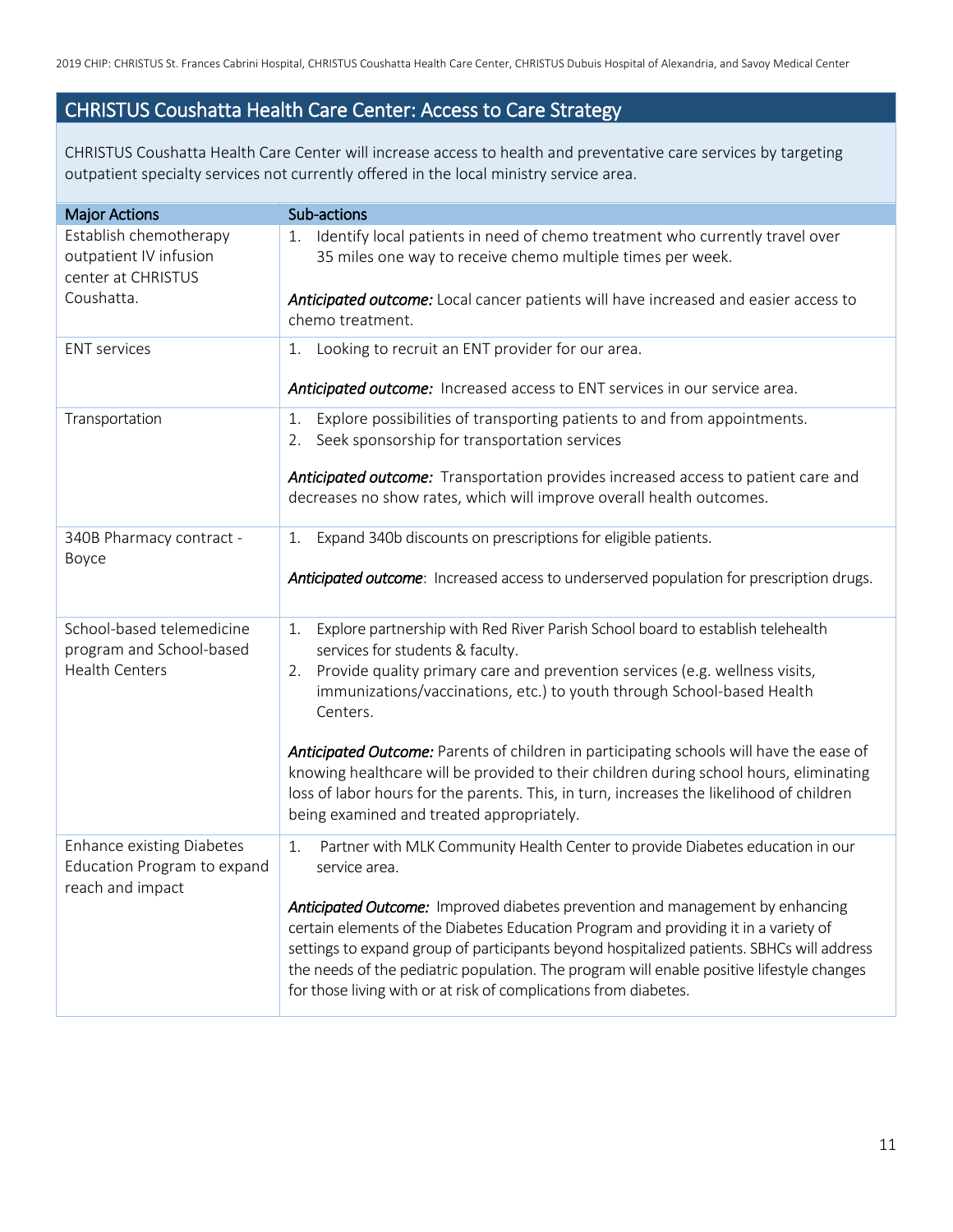#### CHRISTUS Coushatta Health Care Center: Social Determinants of Health (SDoH) Strategy

CHRISTUS Coushatta Health Care Center plans to incorporate increasing transportation options and increasing awareness of resources throughout their other strategies.

| <b>Major Actions</b>              | Sub-actions                                                                                                                                                       |
|-----------------------------------|-------------------------------------------------------------------------------------------------------------------------------------------------------------------|
| Improve Transportation<br>options | Explore possibilities of transporting patients to and from appointments.<br>1.<br>2. Seek sponsorship for transportation services                                 |
|                                   | Anticipated outcome: Transportation provides increased access to patient care &<br>decreases no show rates, which will improve overall health outcomes.           |
| Identify Community<br>Resources   | Compile a list of services to distribute to community stakeholders.                                                                                               |
|                                   | Anticipated outcome: This will identify resources in our community that we can<br>assist/partner with to reach patients that we may not otherwise have access to. |

## CHRISTUS Coushatta Health Care Center: Mental and Behavioral Health Strategy

CHRISTUS Coushatta Health Care Center will increase access to mental and behavioral health services in the ministry's service area for adult age patients. CHRISTUS Coushatta currently offers geriatric behavioral health services.

| <b>Major Actions</b>                                                                                           | Sub-actions                                                                                                                                                                                                                    |
|----------------------------------------------------------------------------------------------------------------|--------------------------------------------------------------------------------------------------------------------------------------------------------------------------------------------------------------------------------|
| Recruit a mental health<br>nurse practitioner for the<br>Rural Health Clinic located<br>in Coushatta to expand | Begin with one mental health clinic day per week<br>1.<br>Provide medication management for adult mental health patients<br>2.<br><b>Anticipated outcome:</b> Providing a mental health nurse practitioner will provide mental |
| mental health services.                                                                                        | health services and medication management not currently available in the Coushatta<br>area.                                                                                                                                    |
| Work with the Geri-Psych<br>management company to<br>identify potential patients                               | Identify patients who need mental health services that do not meet the<br>1.<br>requirements for the geri-psych program currently offered.                                                                                     |
| who do not meet their age<br>limits and requirements.                                                          | Anticipated outcomes: Will increase access to mental health services to an<br>underserved age population in the ministries' service area.                                                                                      |
| Improve Transportation<br>options                                                                              | Explore possibilities of transporting mental/behavioral health patients to and<br>1.<br>from appointments.<br>Seek sponsorship for transportation services                                                                     |
|                                                                                                                | <b>Anticipated outcome:</b> Transportation increases access to patient care and<br>decreases no show rates, which will improve overall health outcomes.                                                                        |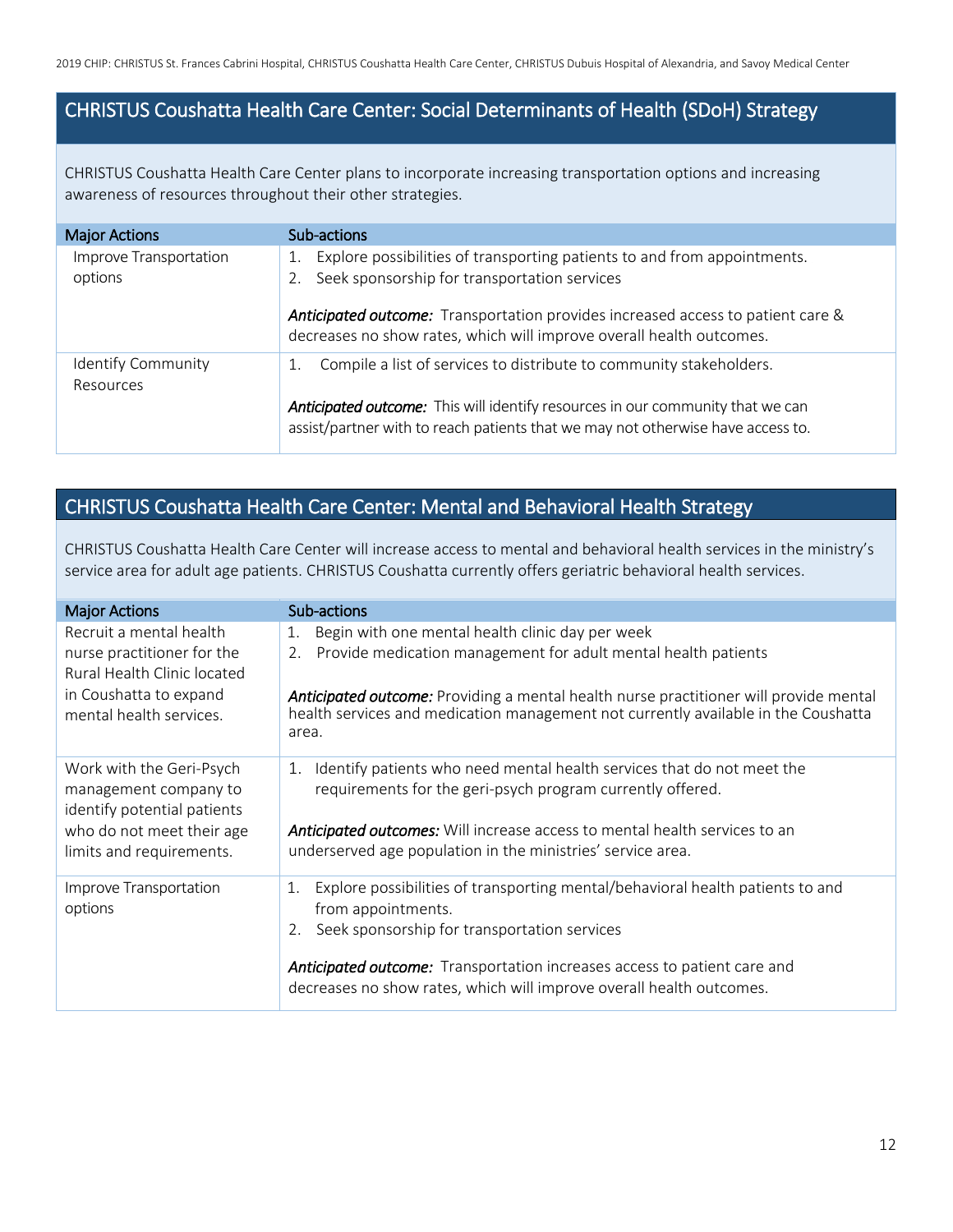#### CHRISTUS Dubuis Hospital of Alexandria: Chronic Diseases and Conditions Strategy

CHRISTUS Dubuis Hospital of Alexandria will provide individualized education plans and follow-up for patients suffering with chronic disease to improve care compliance and reduction in re-admissions.

| <b>Major Actions</b>         | Sub-actions                                                                         |  |  |
|------------------------------|-------------------------------------------------------------------------------------|--|--|
| Provide individualized       | Provide individualized education plan focusing on patient and caregivers<br>1.      |  |  |
| education and instruction on | 2. Provide thorough follow up care including arranging appointments with providers  |  |  |
| managing chronic disease     |                                                                                     |  |  |
|                              | <b>Anticipated outcomes:</b> Enhanced care compliance resulting in improved disease |  |  |
|                              | management. Long-term reduction in both visits to the ED and hospital admissions.   |  |  |

#### CHRISTUS Dubuis Hospital of Alexandria: Access to Care Strategy

CHRISTUS Dubuis Hospital of Alexandria will assist patients with referrals and explore alternative care options, such as telehealth, to increase access to care.

| <b>Major Actions</b>                            | Sub-actions                                                                                                                                                                     |
|-------------------------------------------------|---------------------------------------------------------------------------------------------------------------------------------------------------------------------------------|
| Provide thorough,<br>appropriate follow up care | Provide referrals and help set appointments to Primary Care physician, specialty care<br>and home health providers                                                              |
|                                                 | Research availability of Telehealth for people who live in more remote areas with<br>limited ability to meet with providers in-person and make local referrals when<br>possible |
|                                                 | Anticipated outcome: Improved disease management will result in reduction of repeat                                                                                             |
|                                                 | visits to ED and hospital admissions.                                                                                                                                           |

#### CHRISTUS Dubuis Hospital of Alexandria: Cost of Medications Strategy

CHRISTUS Dubuis Hospital of Alexandria will improve medication management for chronic disease patients by addressing cost of medications.

| <b>Major Actions</b>                                                                | Sub-actions                                                                                                                                                                                                                                                                                                                                                      |
|-------------------------------------------------------------------------------------|------------------------------------------------------------------------------------------------------------------------------------------------------------------------------------------------------------------------------------------------------------------------------------------------------------------------------------------------------------------|
| Ensure access to affordable<br>medications necessary to<br>treat chronic conditions | Research Prescription Assistance Programs (PAP) and assist filling out and submitting<br>applications<br>Network locally to provide medication assistance (medication samples from<br>2.<br>physicians, referrals to Community Healthworx, price compare local pharmacies)<br>To the extent possible, prescribe generic medications for disease management<br>3. |
|                                                                                     | <b>Anticipated outcome:</b> Improved disease management due to increased accessibility of<br>needed medications                                                                                                                                                                                                                                                  |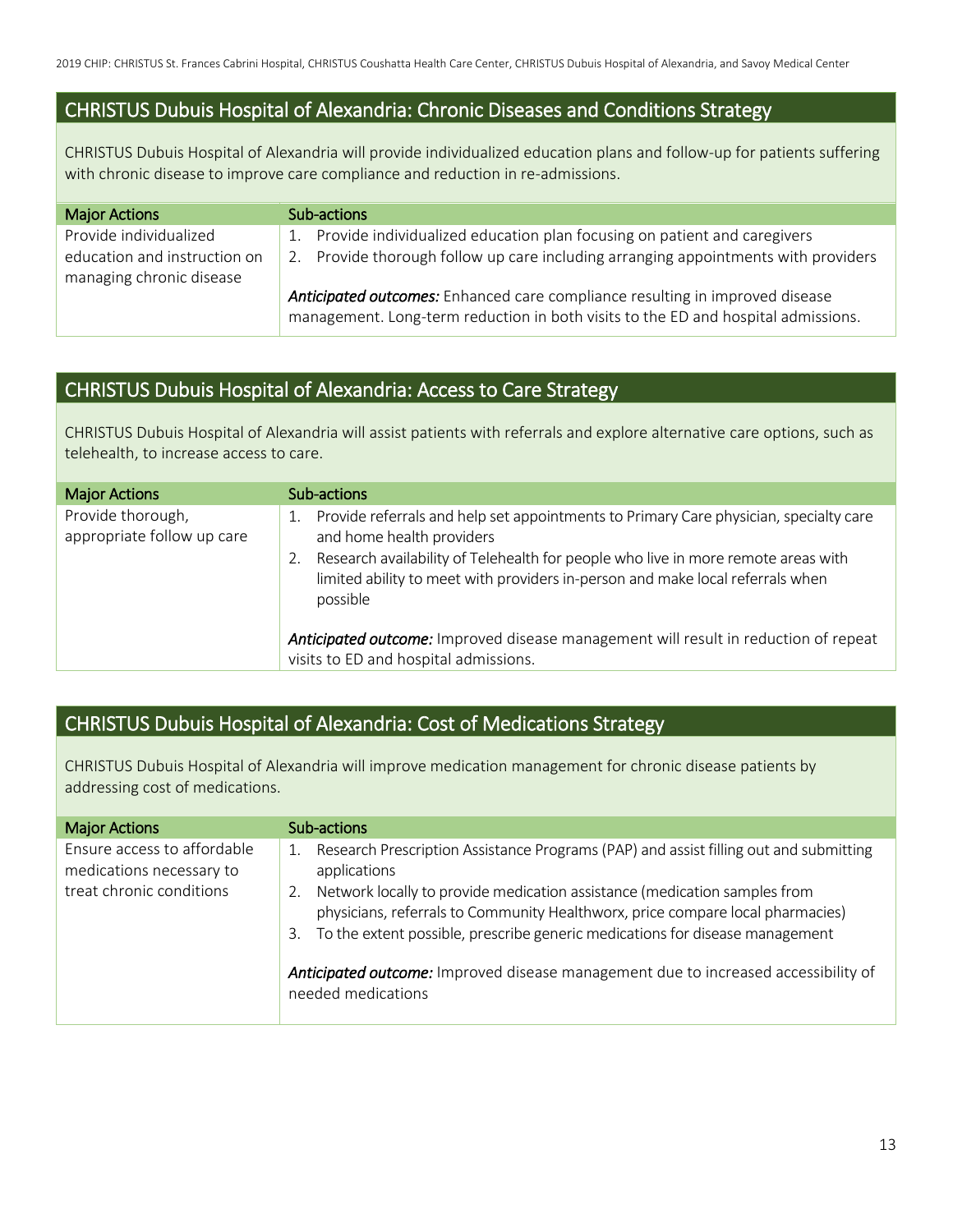#### Savoy Medical Center: Substance Abuse and Alcoholism Strategy

Provide increased and varied access to healthcare opportunities that are tailored to the needs of the community served by Savoy Medical Center (SMC).

| <b>Major Actions</b>                                                            | Sub-actions                                                                                                                                                                                                                                                                                                                                                                                                               |  |  |
|---------------------------------------------------------------------------------|---------------------------------------------------------------------------------------------------------------------------------------------------------------------------------------------------------------------------------------------------------------------------------------------------------------------------------------------------------------------------------------------------------------------------|--|--|
| Provide behavioral health<br>services for adults in the<br>surrounding parishes | Market SMC Behavioral Health Services to the surrounding parishes<br>1.<br>Meet with law enforcement agencies regarding substance abuse and alcoholism<br>2.<br>Distribute handouts to families and caretakers about services offered<br>3.<br>Provide mental health education materials at the SMC annual Breast Walk booth<br>4<br>Anticipated outcome: Increasing services and addressing barriers will promote better |  |  |
|                                                                                 | physical and mental outcomes for community.                                                                                                                                                                                                                                                                                                                                                                               |  |  |
| Provide Substance Abuse<br>Education to area school<br>children.                | Coordinate with schools, and/or others to have SMC Behavioral Health Team<br>1.<br>provide onsite Alcoholism/Substance Abuse education to middle school children in<br>the community                                                                                                                                                                                                                                      |  |  |
|                                                                                 | Anticipated outcomes: Improving the efficiency, effectiveness, and access to an ever-<br>widening range of care options to the community that SMC serves.                                                                                                                                                                                                                                                                 |  |  |

#### Savoy Medical Center: Smoking Strategy

Savoy Medical Center will lead efforts to decrease number of people who smoke in the community.

| <b>Major Actions</b>                                             | Sub-actions                                                                                                                                                                              |  |  |  |
|------------------------------------------------------------------|------------------------------------------------------------------------------------------------------------------------------------------------------------------------------------------|--|--|--|
| In collaboration with                                            | Conduct bi-annual smoking cessation classes in hospital<br>1.                                                                                                                            |  |  |  |
| partners, provide smoking                                        | Provide smoking cessation support groups<br>2.                                                                                                                                           |  |  |  |
| cessation education classes<br>and resources                     | Provide a booth at the SMC annual Breast Walk to promote quitting smoking and<br>3.<br>nicotine products                                                                                 |  |  |  |
|                                                                  | Promote the State of Louisiana Quit Line for patients that smoke<br>4.                                                                                                                   |  |  |  |
|                                                                  | Anticipated outcome: Increasing services and addressing barriers will promote<br>better physical and mental outcomes for community.                                                      |  |  |  |
| Provide Substance Abuse<br>Education to area school<br>children. | Coordinate with schools, and/or others to have the SMC Behavioral Health Team<br>1.<br>provide onsite Alcoholism/Substance Abuse education to middle school children in<br>the community |  |  |  |
|                                                                  | <b>Anticipated outcomes:</b> Raising community awareness regarding the complications<br>and impact of smoking will promote decreasing the rate of smoking in the<br>community.           |  |  |  |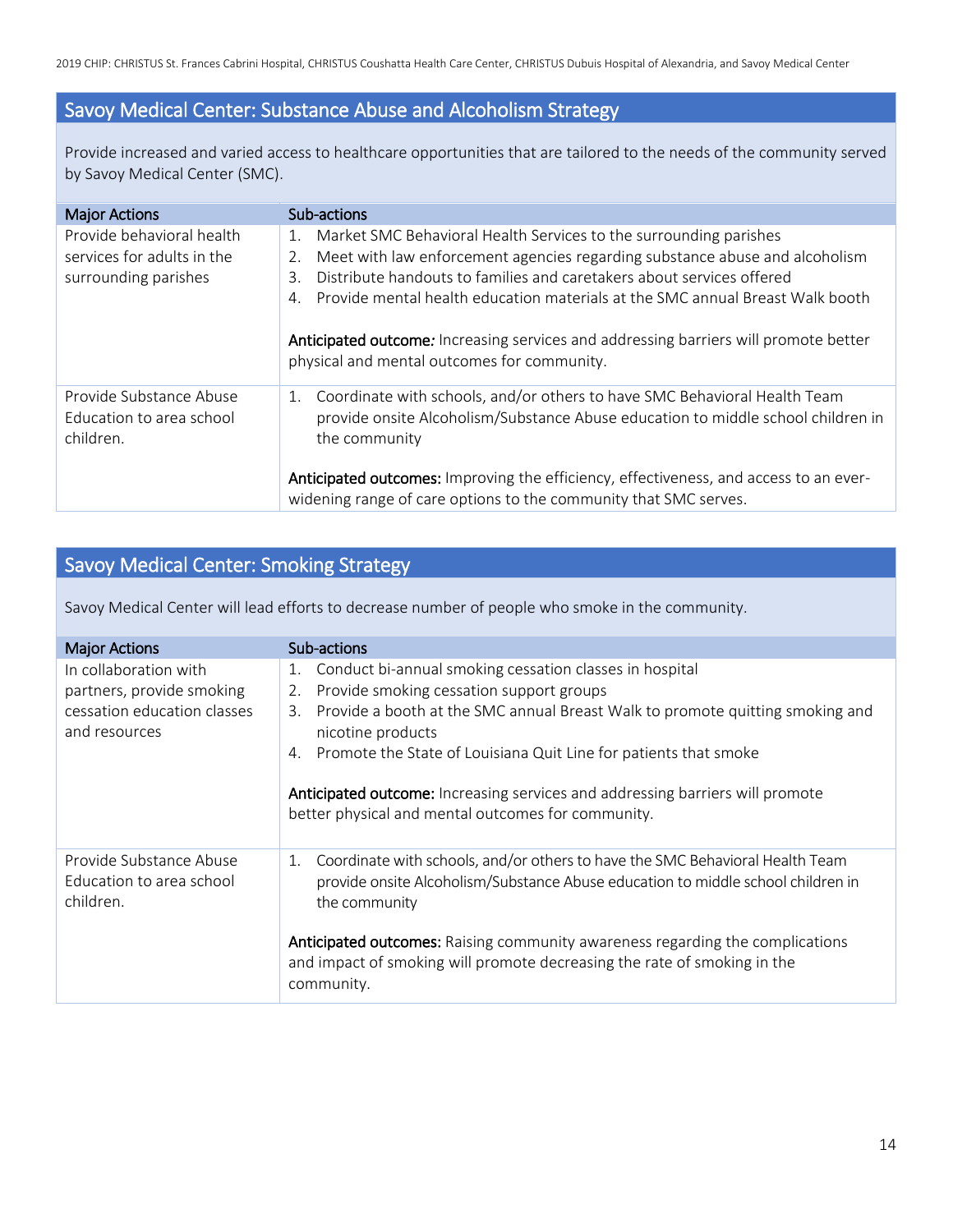## Savoy Medical Center: Chronic Diseases and Conditions Strategy

Savoy Medical Center will implement Cardiovascular Disease/Diabetes Prevention Program, including conducting community education and outreach, screenings, and increasing access to resources.

| <b>Major Actions</b>                                                                                                | Sub-actions                                                                                                                                                                                                                                                                                                                                                                                                                                                                                                                                                                                                            |  |  |  |
|---------------------------------------------------------------------------------------------------------------------|------------------------------------------------------------------------------------------------------------------------------------------------------------------------------------------------------------------------------------------------------------------------------------------------------------------------------------------------------------------------------------------------------------------------------------------------------------------------------------------------------------------------------------------------------------------------------------------------------------------------|--|--|--|
| Implement Community<br><b>Education and Outreach</b><br>activities promoting heart<br>health.                       | Offer one free Wellness health screening to employees yearly<br>1.<br>Continue annual Breast Walk to encourage family exercise<br>2.<br>Promote cardiovascular disease and diabetes education at Savoy's annual Breast<br>3.<br>Walk<br>Offer Heart Smart choices in the SMC cafeteria<br>4.<br>Anticipated outcome: Through our Community Education outreach, we will<br>increase awareness about chronic disease management and prevention with the<br>goal of elevating the health of those in the community that we serve. We<br>anticipate seeing a reduction in the complications of heart disease, and obesity. |  |  |  |
| Increase access to education,<br>screenings, and testing for<br>those suffering with pre-<br>diabetes and diabetes. | Offer A1C testing at a reduced cost<br>1.<br>Continue to offer blood glucose screenings and quickly link newly found diabetic<br>2.<br>patients to a Primary Care Provider (PCP) for follow-up care<br>Provide healthy lifestyle education and awareness for those with prediabetes<br>3.<br>Anticipated outcome: Increased awareness about chronic disease management and<br>prevention with the goal of elevating the health of those in the community that we<br>serve. We anticipate seeing a reduction in the complications of diabetes.                                                                          |  |  |  |